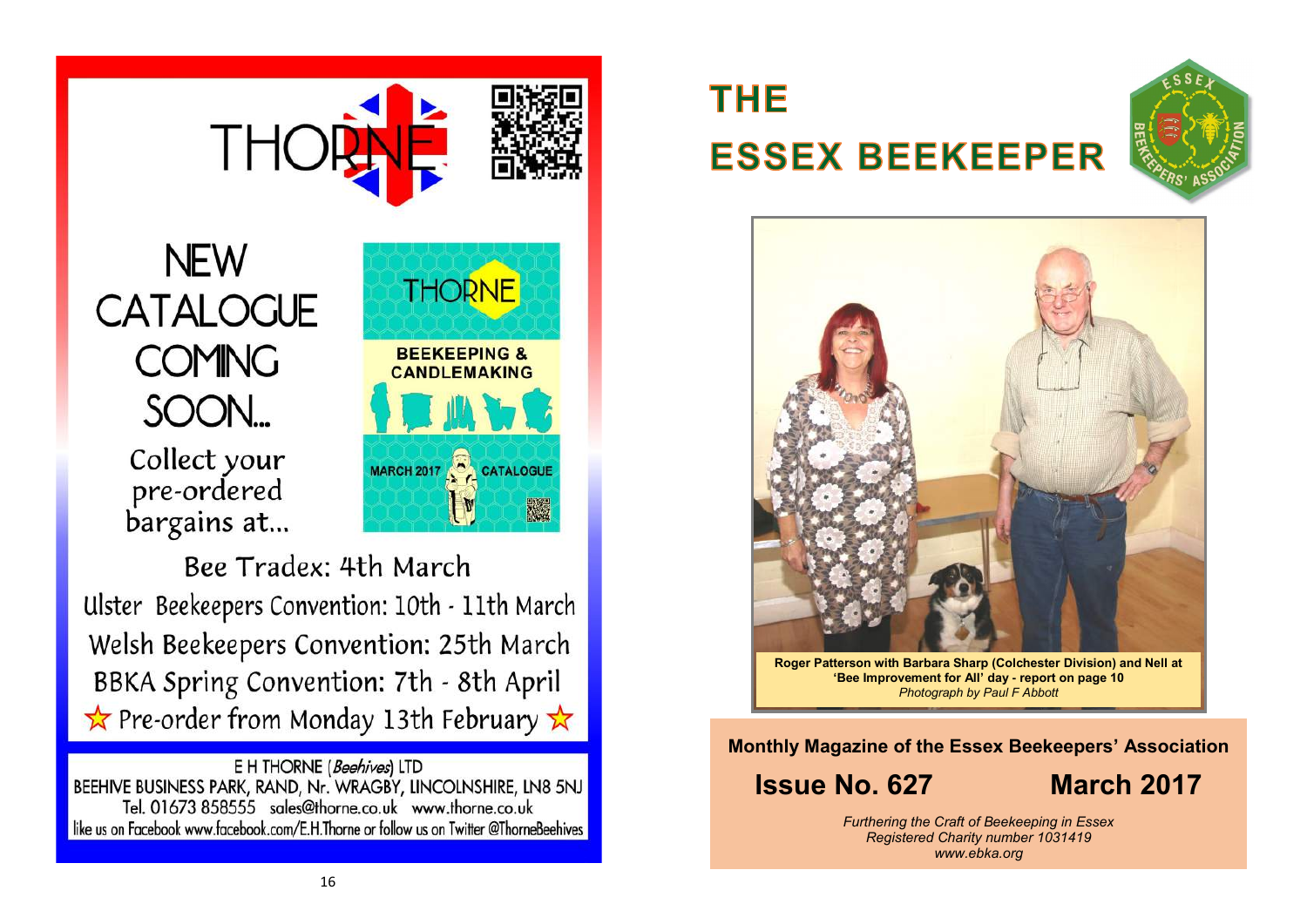## **Divisional Meetings Diary dates for March & April 2017**

| 2 March  | Thursday<br>7.30pm        | <b>Harlow</b>            | Tba<br>Kings Church, Red Willow, Harlow CM19 5PA                                                                     |  |  |
|----------|---------------------------|--------------------------|----------------------------------------------------------------------------------------------------------------------|--|--|
| 2 March  | Thursday<br>8.00pm        | <b>Romford</b>           | 'Swarm Control' - Pat Allen. Chadwick Hall, Main<br>Road, Gidea Park RM2 5EL                                         |  |  |
| 15 March | Wed<br>7.30pm             | Dengie 100<br>& Maldon   | Eric Beaumont - The Oakhouse, High Street, Maldon<br>CM9 5PR                                                         |  |  |
| 16 March | Thursday<br>7.30pm        | Epping<br>Forest         | 'Queen finding and Swarm Control' - Chingford<br><b>Horticultural Hall</b>                                           |  |  |
| 18 March | <b>Saturday</b><br>2.00pm | County<br><b>Event</b>   | <b>County AGM - Room EO6 at Writtle College.</b><br>Lordship Lane, Chelmsford, CM1 3RP                               |  |  |
| 20 March | Monday<br>7.30pm          | <b>Chelmsford</b>        | 'Question Panel' - The Link, Rainsford Road,<br>Chelmsford CM1 2XB                                                   |  |  |
| 21 March | Tuesday<br>7.30pm         | <b>Saffron</b><br>Walden | 'From Wax to Candle' - Richard Ridler. Sewards<br>End Village Hall, Radwinter Rd, Sewards End CB10<br>2LG            |  |  |
| 22 March | Wed<br>7.30pm             | <b>Southend</b>          | 'How to Shine with your Beeswax' Jean Smye.<br>WI Hall, Bellingham Lane, Rayleigh SS6 7ED                            |  |  |
| 24 March | Friday<br>8.00pm          | <b>Braintree</b>         | 'Swarm Collection and Rehiving' - Stuart Mitson &<br>Sam Pilgrim - Constitutional Club, Braintree CM7 1TY            |  |  |
| 2 April  | <b>Sunday</b><br>2.00pm   | County<br><b>Event</b>   | Ted Hooper Memorial Lecture - Coach House,<br>Marks Hall, Coggeshall CO6 1TG - see opposite page                     |  |  |
| 6 April  | Thursday<br>7.30pm        | <b>Harlow</b>            | Tba - Kings Church, Red Willow, Harlow CM19 5PA                                                                      |  |  |
| 6 April  | Thursday<br>8.00pm        | <b>Romford</b>           | 'Candlemaking' - Jim Mcneill Chadwick Hall, Main<br>Road, Gidea Park RM2 5EL                                         |  |  |
| 10 April | Monday<br>7.30pm          | Chelmsford               | 'Swarm Control' - The Link, Rainsford Road,<br>Chelmsford CM1 2XB                                                    |  |  |
| 19 April | Wed<br>6.00pm             | Dengie 100<br>& Maldon   | The Oakhouse, High Street, Maldon CM9 5PR                                                                            |  |  |
| 20 April | Thursday<br>7.30pm        | <b>Epping</b><br>Forest  | 'Film Night' - Chingford Horticultural Hall                                                                          |  |  |
| 23 April | Sunday<br>3.00pm          | <b>Braintree</b>         | <b>Apiary Meeting</b> - Coney Green, Great Bardfield, CM7<br>4PY                                                     |  |  |
| 26 April | Wed<br>7.30pm             | <b>Southend</b>          | 'Swarm Collecting' - Pat Holden + Video 'The<br>Ghosts of the Hive'<br>WI Hall, Bellingham Lane,<br>Rayleigh SS6 7ED |  |  |

#### **NOTE TO ALL DIVISIONAL SECRETARIES**

**Please notify Jean by the 4th of each month of your meetings, Jean Smye - jsmye@sky.com**

## **Who's who and how to contact them**

**President of EBKA** Pat Allen Hon CLM

#### **Trustees:**

| <b>Chairman: Ian Nichols</b>  | 17 Dyers Hall Road, Leytonstone, London E11 4AD                                  |  |  |  |  |  |
|-------------------------------|----------------------------------------------------------------------------------|--|--|--|--|--|
|                               | email ian@iannichols.demon.co.uk tel. 0208 558 4733 / 07980 299 638              |  |  |  |  |  |
|                               | <b>Secretary:</b> Michael Webb 19 Ingrebourne Gardens, Upminster, Essex RM14 1BQ |  |  |  |  |  |
|                               | email gsecebka@virginmedia.com tel. 01708 250 606 / 07712 490 511                |  |  |  |  |  |
| <b>Treasurer: Bob Manning</b> | 12, Moorland Close, Collier Row, RM5 2AB                                         |  |  |  |  |  |
|                               | tel: 01708 760 770<br>email treasurer@ebka.org                                   |  |  |  |  |  |
| <b>Divisional Trustees:</b>   |                                                                                  |  |  |  |  |  |
|                               |                                                                                  |  |  |  |  |  |

#### Braintree *Stuart Mitson* stuart.mitson@btinternet.com Chelmsford *Peter Aldridge* phaldridge@btinternet.com **Tom Geddes** tom.geddes@btinternet.com<br>
Mark Hallows trustee@dmbka.org.uk Dengie Hundred & Maldon **Mark Hallows** trustee@dmbka.org.uk Epping Forest *Mark Chambers* markachambers13@gmail.com Harlow *Martin Cavalier* cavalier@btinternet.com Romford *Paul Wiltshire* paul.g.wiltshire@btinternet.com Saffron Walden *Vanessa Wilkinson* vwilkinson27@hotmail.com Southend *Chad Colby*-*Blake* ccb1078@googlemail.com

#### **Divisional Contacts:**

**Southend**: Pat Holden 01702 477 592

**Braintree**: Jan French 07725 166 609 **Chelmsford**: James Curtis 07940 757 831 **Colchester**: Morag Chase 01206 522 576 **D.H. & Maldon**: Carlie Mayes 07979 862 952 **Harlow**: Nick Holmes 07730 735 752 **Epping Forest**: Robin Harman 07971 237 312 **Romford:** Pat Allen 01708 220 897 **Saffron Walden**: Vanessa Wilkinson 01799 542 337

**EBKA Education Secretary:** Jane Ridler Old Barn House, 36 Walden Road, Sewards End, Saffron Walden, Essex CB10 2LF 01799 218 023 jane.ridler@uwclub.net

**EBKA Examinations Secretary:** Pat Allen , 8 Franks Cottages, St Mary's Lane, Upminster,

Essex RM14 3NU 01708 220 897 pat.allen@btconnect.com

## *The Essex Beekeeper* **Magazine: Editor**: Jean Smye, email: jsmye@sky.com tel. 07731 856 361

| <b>Advertising:</b><br><b>Mailing Secretary:</b>                                                                   | Jean Smye   |        |  | email: jsmye@sky.com tel. 07731 856 361 |  |  |  |  |  |
|--------------------------------------------------------------------------------------------------------------------|-------------|--------|--|-----------------------------------------|--|--|--|--|--|
| Printed by Streamset, 12 Rose Way, Purdeys Industrial Estate, Rochford, Essex SS4 1LY                              |             |        |  |                                         |  |  |  |  |  |
| Web site:                                                                                                          | Nick Holmes | email: |  | webmaster@essexbeekeepers.com           |  |  |  |  |  |
| <b>Regional Bee Inspectors for EBKA Region:</b>                                                                    |             |        |  |                                         |  |  |  |  |  |
| Epping Forest and Romford Divisions (excluding Brentwood):<br>diane.steele@fera.gsi.gov.uk<br>Diane Steele<br>tel. |             |        |  |                                         |  |  |  |  |  |

All other Divisions:

Keith Morgan keith.morgan@fera.gsi.gov.uk tel. 01485 520 838 or 07919 004 215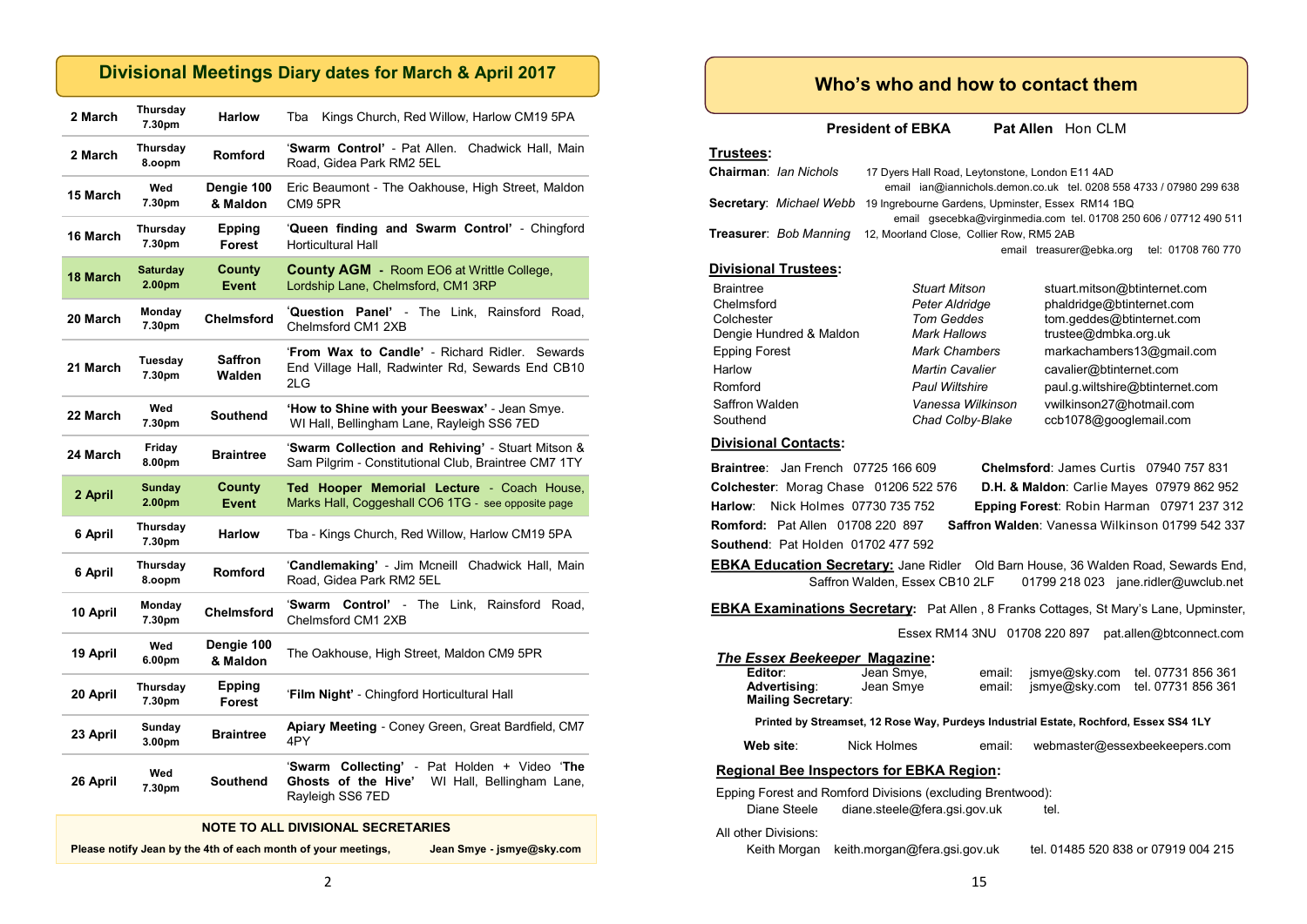The farmer politely agreed and got on with his farm chores. Half an hour later, he heard loud cries of alarm and saw the inspector racing for the gate at full speed, barely ahead of a very large, irate bull.

The bull was gaining on him with every step. The man was clearly terrified, so the farmer ran to the fence to help and shouted "*Show him your ID sir! Your ID! Show him your ID!"* 

## **Disposing of Mead** . **The charms of honey based alcohol - a dire warning!**



I found we had twelve bottles of mead stored away in the back of a cupboard.

The contents of six of the bottles was sickly sweet, and the contents of the other six was sour and vinegary so it was decided that the mead should be poured away down the sink.

I withdrew the cork from one bottle of the sweet mead and poured it down the sink apart from one glass, and did the same with the other bottle of vinegary stuff.

I found mixing the contents of the two glasses made very palatable mead, which I promptly

drank. Then I withdrew the cork from the second bottle of the sweet mead and poured it down the sink, apart from one glass and I did the same with a third bottle of vinegary stuff apart from one glass which I mixed and drank.

I pulled the bottle from the cork of the next; I drank one sink of it and threw the rest down the glass. I pulled the sink out of the next glass and poured the cork down the bottle and drank the glass. I pulled the next cork from my throat and missed the contents and poured the sink down the bottle.

I then corked the sink with the glass, bottled the drink and drank the pour. When I had every thing emptied, I steadied the house with one hand and counted the bottles, corks, glasses and sinks with the other which came to – twenty seven. To be sure I counted them again and they came to seventy two and as the house came by I counted them again and finally had all the houses, bottles and corks and glasses and sinks counted except one house and one bottle ....... *which I drank*.

Pam Willis — Petersfield BKA via Notts BKA and *ebees*

## **Ted Hooper Memorial Lecture**

**at 2pm on Sunday 2 April 2017 at**

**The Coach House, Marks Hall, Coggeshall CO6 1TG**

Following the success of last year inaugural event, this year our speakers are -

**Professor Dave Goulson**, founder of the Bumble Bee Conservation Trust, and

**Darren Lerigo**, a local horticulturalist and gardener with a true love of plants and interest in how the landscape affects the way we live.



**Dave Goulson** is interested in pollinators and pollination more generally, and particularly in the sustainable management of pollinators in agro-ecosystems. In recent years he has been heavily involved in studies of the impact of pesticides on bumblebees. His group is heavily involved in various "Citizen Science" projects to engage large numbers of people in conservation and in science more generally.

A former award-winning playwright, radio scriptwriter and stand-up comedian, **Darren Lerigo** was mentored at Kew Gardens. He has spoken around Essex to different groups and was a guest speaker at last year's National Flower Show. He is keen to continue sharing his love of gardening and plants and will wish to bring that enthusiasm to the local beekeeping community.



This is the second Ted Hooper Memorial Lecture which is an important event in the beekeeping calendar. Members will again have the opportunity to hear the presentations from key speakers on topics that are of interest and relevance today. It is also a good opportunity to catch up with old friends and meet in the convivial surroundings of Marks Hall.

*The ticket price, including refreshments, has been held at £8 and must be purchased in advance. Go to the Ted Hooper Lecture page on the EBKA Website and book your place now either online or by requesting a paper form***.**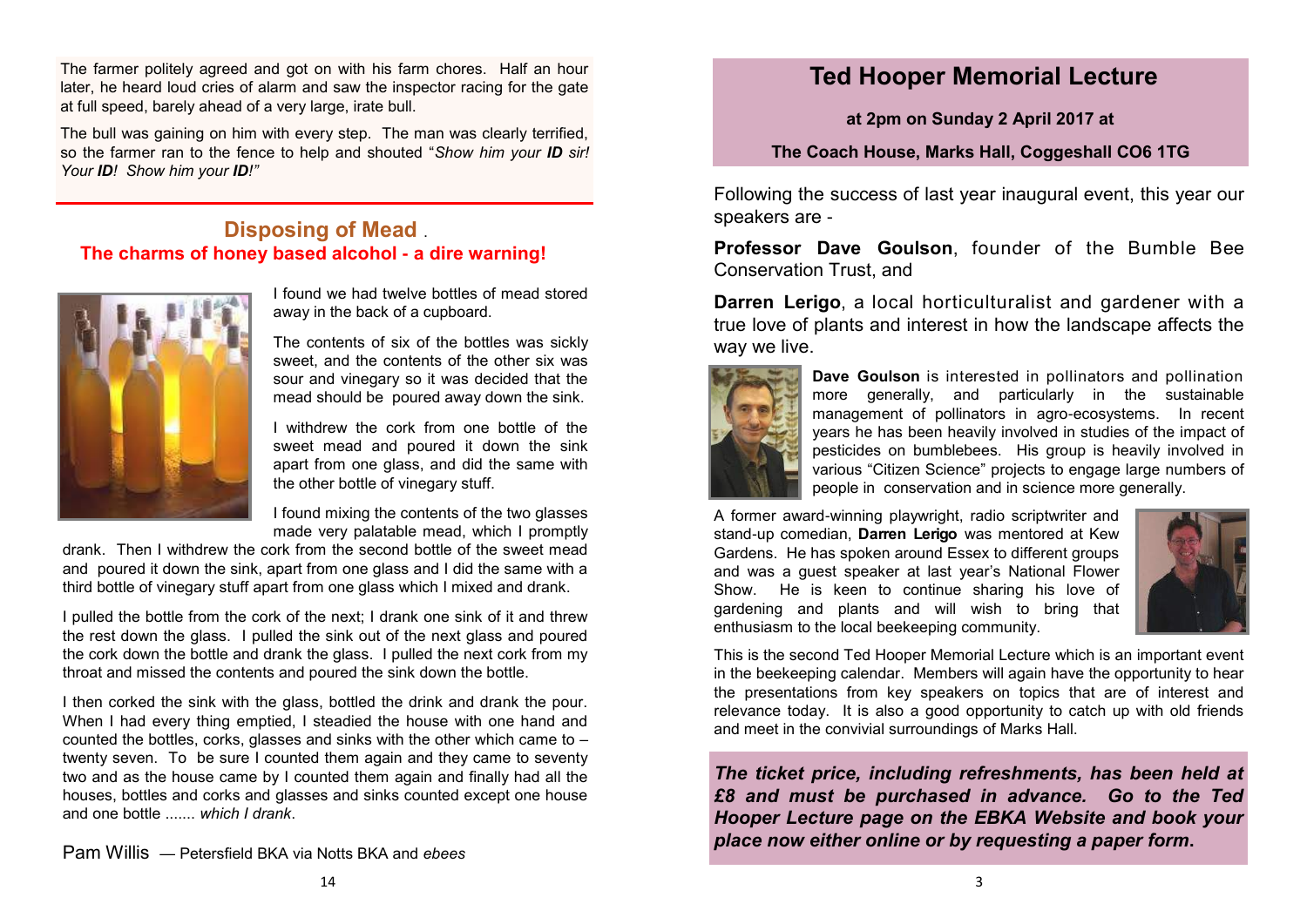## *Extract from a message from the National Bee Unit*

[Sent to Beekeeping Associations in Somerset, Gloucestershire, Wiltshire, Oxfordshire, Herefordshire and South Wales]

#### Dear Beekeeper,

As you are aware, *Vespa velutina nigrothorax,* the yellow-legged hornet (aka the Asian hornet) was found in the UK last season. The first European incursion of this hornet was reported in France in 2004. The Asian hornet has since spread around 80 - 100 km per year, invading Spain, Portugal, Italy, Germany and Belgium.

Adult hornets are voracious predators of honeybees and other beneficial insects, resulting in colony losses in France. In September 2016, foraging Asian hornets were reported near Tetbury in Gloucestershire, and a trapped individual was reported from Somerset. The nest near Tetbury was found and destroyed by National Bee Unit Inspectors and members of the Wildlife Team in the Animal and Plant Health Agency. Despite extensive field inspections, no further foraging Asian hornets were sighted in Somerset. Whilst this is good news, the ability of the Asian hornet to spread rapidly means that we must remain vigilant and aware of any possible activity across a wide area and with spring fast approaching, there is an opportunity for us all to monitor and trap any potential foundress queens.

In spring, surviving *V. velutina* queens begin a small primary nest, often in a sheltered location such as in the eaves of a roof or in a garden shed. Here they raise the first clutch of workers who take over the queen's foraging duties. At this stage the nest grows quickly, and the hornets often move to establish a secondary nest where there is more space to expand. These nests can become very large, and are often located high up in the tree canopy, close to a food source such as apiaries, (see images on BeeBase for further details).

From late September to October, the mature nest produces males and then virgin queens, which mate and disperse. However, the beginning of this stage of nest reproduction can vary, depending on climatic conditions. In France, a single mature nest produces on average 11 foundress queens after taking into account overwintering mortality of the potentially hundreds of queens that first disperse in autumn.

In the spring, Asian hornets can be trapped by using either commercial traps, which are available off the shelf or a home-made model e.g. by using the NBU modified hornet monitoring trap. If we know they are present in an area we can take action quickly to prevent populations expanding.

*Editor's Note: Are we ready?*

**Now to the Rules**. These apply to bee behaviour and illustrate ways in which we can use that to reach our own ends.

*Important Note* **-** *I will always preface any advice/comments with 'usually' or 'normally', so please bear this in mind when reading on* **-**

### **Rule 1**

Bees will return to their hive providing that it is no more than one metre away from its original position. If it is further away they will not find it.

### **Rule 2**

If you shake or remove every bee in the hive, the queen **must** be amongst them.

#### **Rule 3**

Young worker bees will always move to cover brood if they are able to. Although they may be attracted to the queen, brood is far more attractive.

#### **Rule 4**

Smoke will drive bees. We often just think of smoke as a means of quietening bees and keeping them under control, but it can also be used to move them from place to place. Sometimes quite a large amount of smoke may be needed to accomplish this.

Those four basic rules can be grasped by even the most inexperienced beekeeper and it is then simply a matter of applying them. Many of the common problems associated with beekeeping revolve around the queen, so next month we will look at ways of finding the queen and marking her so that at least she is easier to see in the colony.

This is, in my opinion, the single most important thing you can do to improve your basic beekeeping.

Reproduced from Warwickshire BKA via *ebees*

From the *Welsh Beekeeper* Magazine — via Marlene Harris and Geoff Bazin

From America comes the report of a new inspector who visited an old farmer who had a sideline keeping bees, and demanded to be allowed to inspect them.

"*OK*" said the farmer, "*but don't go in that field over there*." The inspector waved his **ID** in the farmer's face and declared that government authority meant he could go anywhere he wished, whatever the farmer said.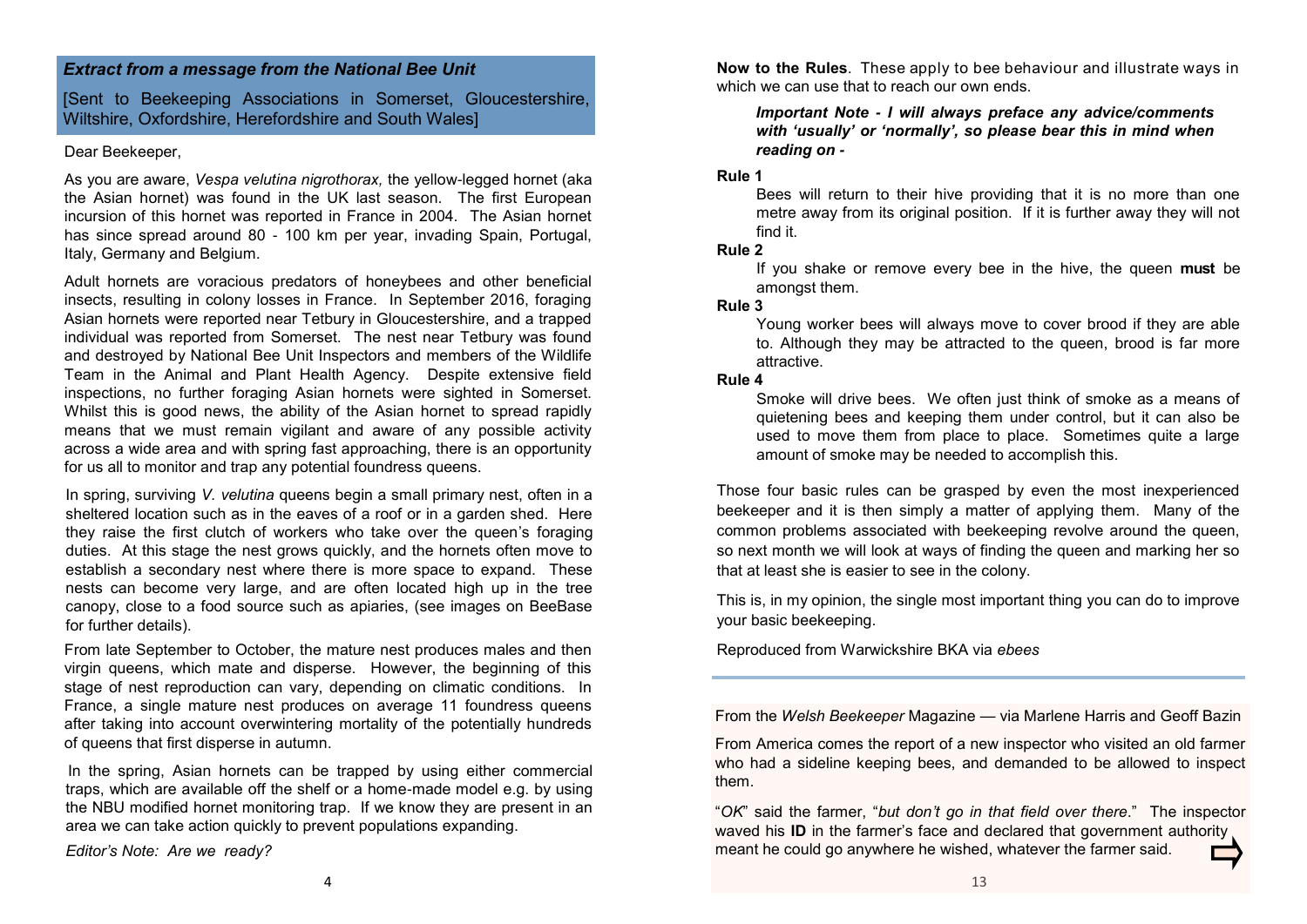## **A FEW BASIC RULES BEFORE WE BEGIN**

## **Celia F Davis**

A new year – a new series: No more plants and instead, some beekeeping problems. We all have them; indeed beekeeping would not be so much fun without them, although at times the word 'fun' has to be interpreted loosely.

I am hoping to look at some things that can go wrong, how these problems can be solved using various techniques you will not usually find in the books, procedures which you may think you will never need, but probably will at some stage. Most of the time I will be speaking from my own experience, (vast when it comes to problems and things that go wrong), sometimes from that of others that I have been able to observe. We never become experts in beekeeping – a chap called Neils Bohr stated that 'An expert is a person who has made all the mistakes that can be made in a very narrow field', but this was refuted by Randy Oliver who replied: 'This definition rules me out as I exuberantly continue to make mistakes. It appears that, hard as I try, I will never make them all'. So none of us are experts, the bees are the only experts. You may have overcome the same problem in a different way – if so I'm sure the editor would love to hear from you and others may benefit from your experience, so tell us.

By way of introduction I want to look at some general points and then some fairly basic rules of bee behaviour. By paying attention to the points and then applying the 'rules' you can overcome most problems with a little thought.

**You are the biggest problem that your bees have**. I'm sorry to be so personal but it is a fact that beekeepers cause many of the problems that bees face. This can be on a global scale: eg. movement of diseases and pests across continents or importation of 'better' bees from foreign climes, and on a more personal level: dropping the queen in the long grass or chopping off ALL the queen cells. The solution here is to think before you do anything and NEVER PANIC.

Varroa is paramount. If you don't control the number of mites in your hives, by chemical or non-chemical means, everything else is academic, as your bees will almost certainly die or, at the very least, struggle.

Unmated, and even newly mated, queens are very lively, flighty creatures and can easily be lost. If there is one free queen (mated or unmated) and one sealed mature queen cell in a hive, the colony can swarm (and most likely will.)

## **BBKA BASIC ASSESSMENT TRAINING DAY**

## **Sunday 14th May 2017**

**Great Easton** (nr. Great Dunmow)



#### **Open to EBKA Members looking to take the BBKA Basic Assessment**

If you've been keeping bees for a couple of years (or a lot longer) and you think you'd like to do the BBKA Basic Assessment this is the course for you

#### **Practise with Basic Assessors in the 4 test areas**

- Hive Manipulation, Equipment & Frame Making
- Natural History of Bees & Beekeeping
- Swarming, Swarm Control and Effects.
- Diseases, Pests and Poisoning

The cost will be modest and is 50% funded by the CEC.

#### Please email me

**[jane.ridler@uwclub.net](mailto:jane.ridler@uwclub.net) EBKA Education Secretary, by 31st March**

**STOP PRESS – there may still be a couple of places for the MODULE 6 STUDY GROUP**

**Tuesdays – Apr 11th; 25th** & W**ednesdays –Apr 5th; 19th**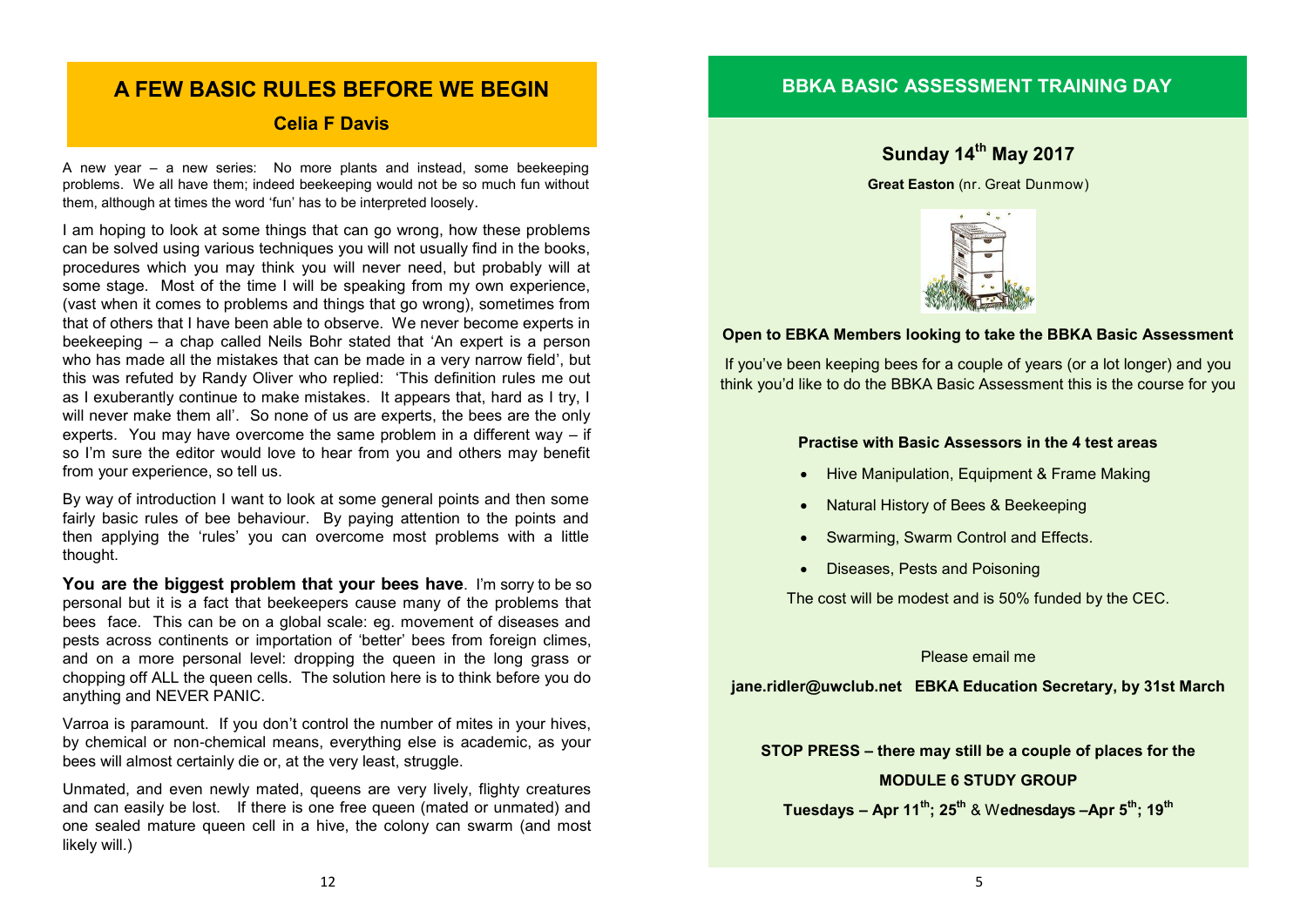## **Chairman's Report 2017 Essex Beekeepers' Association (EBKA)**

## To be presented at the Annual General Meeting on 18 March 2017

Beekeepers spend a lot of time with a 'weather eye' out. Last year we had the same uncertain mix of weather patterns. However with such a gloomy start, followed by a cold, wet May, wind and rain caused tricky conditions for Queens to mate. Additionally, it's always a challenge to good beekeeping practice as we try to counter pests and diseases for strong healthy stocks. Suddenly, after all the cold and rain, warm humid conditions followed allowing summer to stretch into late October. Thankfully the bees did well resulting in good honey crops.

Our membership remains strong with plenty joining and hopefully taking hold of the reins in the years to come. Beekeepers new to this hobby join us with a lot of other skills. My hope is that they will freely volunteer their knowledge to help the Association move forward and develop. Like any community we have lost friends and members. I would like to mention Eric Fenner, our past President whose wife, Jean passed away in January.

Our finances remain in good health, resulting from prudent management of our resources as well as from increased membership. Collectively, this has been put to good use for all, with training courses and resources for Divisions being made available. It has also enabled us to absorb an increased capitation fee from the British Beekeepers' Association (BBKA). We continue to look for good ideas where we can utilise our resources to benefit the EBKA Membership as a whole.

We continue to invite our BBKA Link Trustee, Howard Pool, to Central Executive Committee (CEC) meetings for dialogue and feedback on what the BBKA are doing for their Membership. He will visit us again this summer.

Since last summer it was confirmed that the Asian Hornet (*Vespa Velutina*) had arrived in England. Gloucestershire is only 150 miles from Chelmsford and with transport just over 2 hours! We all have a problem that is imminent. Essex has many points of entry from which the Hornet can arrive. I urge you all to make or purchase traps, learn the correct identification of this non-native species and monitor regularly around your hives. We must remember that the Asian Hornet will prey upon our indigenous insects. As Beekeepers we have a duty to care for and respect the environment, so please be mindful. The Small Hive Beetle (*Aethina Tumida*) is also a major threat, which again can enter the UK through multiple ways via Essex.

The delegates were ever attentive and asked a comprehensive range of probing questions, to which Roger willingly responded. Together with a slide show, he demonstrated various techniques with a bench full of useful beekeeping equipment.

Dave Cushman, the founder of an informative conglomerate beekeeping website, died in 2011, and bequeathed the site to Roger Patterson to keep it updated and relevant.

To gain access search for: [http://www.dave](http://www.dave-cushman.net/)-cushman.net/

Roger Patterson is author of: "Beekeeping. A Practical Guide". Also, seek: [www.honeyrecipes.org.uk](http://www.honeyrecipes.org.uk)

In addition, he is very active in the Bee Improvement and Bee Breeders Association: BIBBA:<http://bibba.com/>

After the meeting, there was appreciative applause from the delegates in thanks to Roger Patterson for an interesting, thought provoking and educational day. It really was the *Bees Knees*!

Barbara Sharp together with the Colchester Division of the EBKA were also praised for their organisational skills. This augurs well for The Essex Beekeepers Association Conference, to be hosted by Colchester on Saturday 21<sup>st</sup> October 2017. Make a definitive note in your annual diaries, and cancel all other events!

Paul F Abbott: Photographer & Apprentice Beekeeper. Chairman to Southend on Sea & District Division of the EBKA

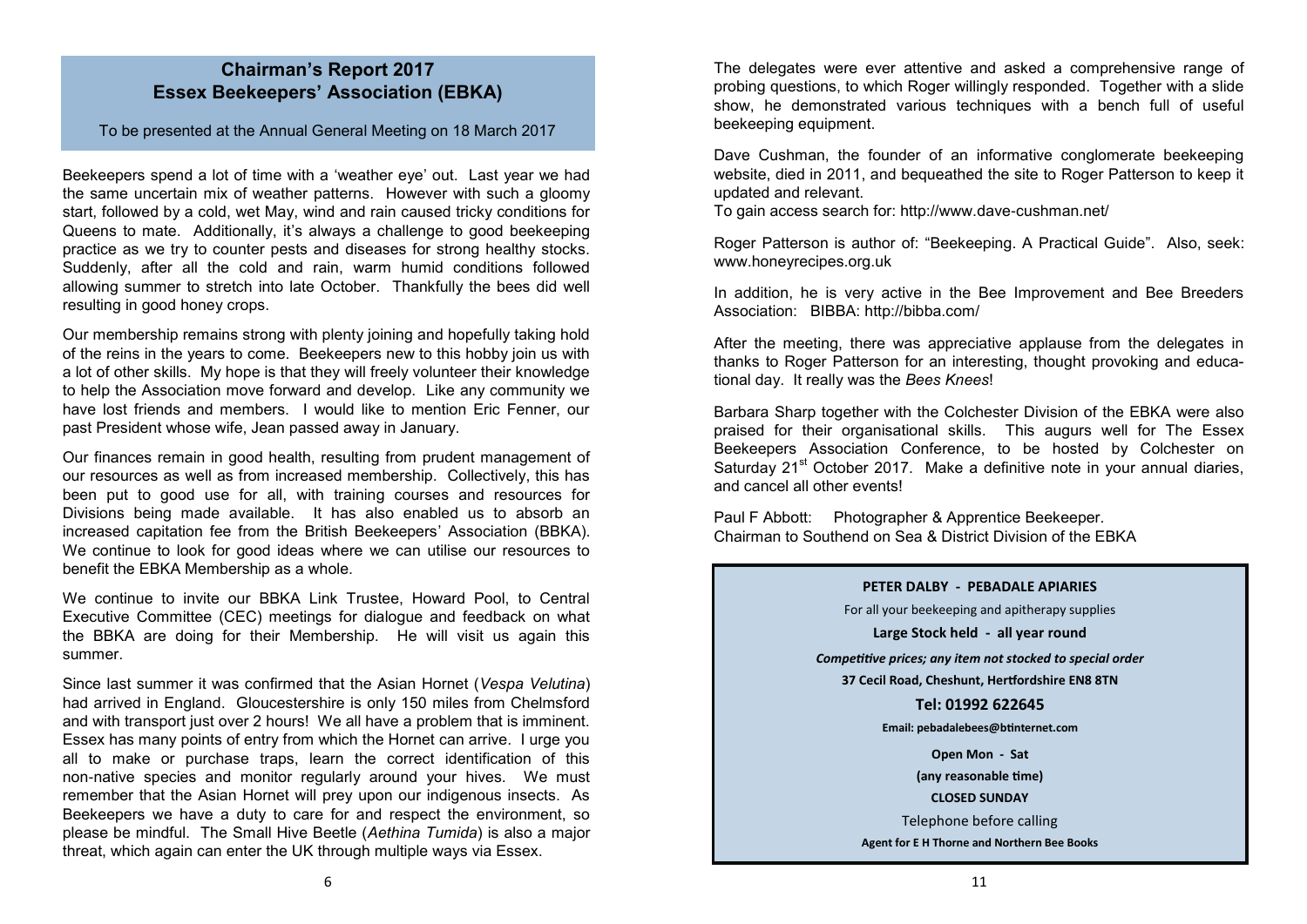## **Bee Improvement for All**

**Speaker: Roger Patterson at Marks Tey, Essex. January 2017**

**A one day course to help and encourage beekeepers of all abilities to improve their bees using simple methods.** 

On Sunday 29th January 2017, Roger Patterson gave an all-day presentation to a packed hall of enthusiastic beekeepers, both novice and experienced. He was accompanied by his friendly border collie Nell.

Roger has been keeping honey bees since 1963, and bases all his talks on practical "in hive" knowledge gained from over fifty years of personal experience. A most interesting presentational delivery which was well received by nearly sixty apiarists from Essex, Suffolk and beyond.

The speaker's mission was to help people keep their bees more efficiently, and encourage true enjoyment of their hobby; the very essence of improved husbandry. Beekeeping should be fun! Roger's approach and delivery often contrasts with, yet complements those of lecturers and researchers with a more scientific background.

Roger had several suggestions on how to improve both the handling techniques used and characteristics of our bees. He mentioned that the temperament of colonies was of paramount importance when it came to keeping bees, particularly in non-rural areas. Beekeepers have a duty of care to their neighbours and the public not to host and propagate from aggressive colonies. The marking and clipping of queens as an essential aid to swarm control was emphasised. Likewise, the ruthless culling of queens from colonies which had undesirable traits was essential to improve the nature of the stock.

Simple queen rearing techniques were illustrated, and how to select colonies for breeding-in desirable traits. Roger gave an account of a successful programme in West Sussex where the characteristics of bees in a small area have been changed from stroppy "British Standard Mongrels" to a docile and productive "native type" that can be worked on single British Standard National brood boxes. He mentioned how association beekeepers could collaborate in improving their strain of bees from local resources. He deplored the importation of over-prolific foreign queen bees, which sometimes caused problems when crossed with local native stock.

Our education programme continues to make progress with members taking exams. We ran countywide Module workshops as well a Basic Assessment exam workshop. I would like to thank our Master Beekeeper Jane Ridler and Richard Ridler for continuity and perseverance in very successfully teaching "old dogs new tricks'. Well done to both. We would like to see more members take advantage of all EBKA funded opportunities. The National Bee Unit (NBU) Bee Health Day in June last year was a great success. Keith Morgan, the Eastern Regions Regional Bee Inspector would like to see new faces at this year's event. It is a good way to learn about bee diseases and to see the result of disease with real examples.

Our Divisions are collectively represented by Divisional Voting Members (DVMs) at the CEC. Our DVMs have a very important role undertaking the stewardship of the Association as laid down by the Charity Commission. It is important that the membership make full use of DVMs. In order to help them in their role, members may wish to question them and give feedback with ideas as to what additionally the CEC could do for its members.

The work of the CEC in recent times has introduced the annual "Ted Hooper Memorial Lecture", continued to develop a county wide education programme, kept the membership fees stable and provided for all Divisions discounted annual bulk buys of microscopes in 2015 and pop-up shelters in 2016. Looking forward to 2017, the CEC is to set up working parties to look at governance issues and plans to develop the EBKA. We have also continued to challenge the BBKA in order to ensure that they operate in a more cost effective manner and questioned them on their activities as a critical friend.

The Ted Hooper Memorial Lecture took place last spring with great enthusiasm from the large audience who listened to Margaret Thomas and Clive de Bryun talk about Ted Hooper and his teaching methods. Members of the Ted Hooper family joined us at this inaugural event. We will be holding the second lecture of the series on Sunday 2<sup>nd</sup> April 2017.

The Essex Honey Show again saw high quality entries. With mixed weather during the weekend, the EBKA tent and demonstrations were well attended with great interest from the good folk of Essex. We must thank all those who graciously volunteered their time and energy - particularly Pat Allen and Paul Abbott for providing the Show with stocks of bees.

Sadly, the Barleylands show will not be happening in 2017. The Show Committee will be holding the event at the Orsett Show at the beginning of September for one year at least. We must remain vigilant and concerned about the role that Essex Beekeepers should perform in communicating with the non-beekeeping public and question whether we are fulfilling our mandate to promote our craft?